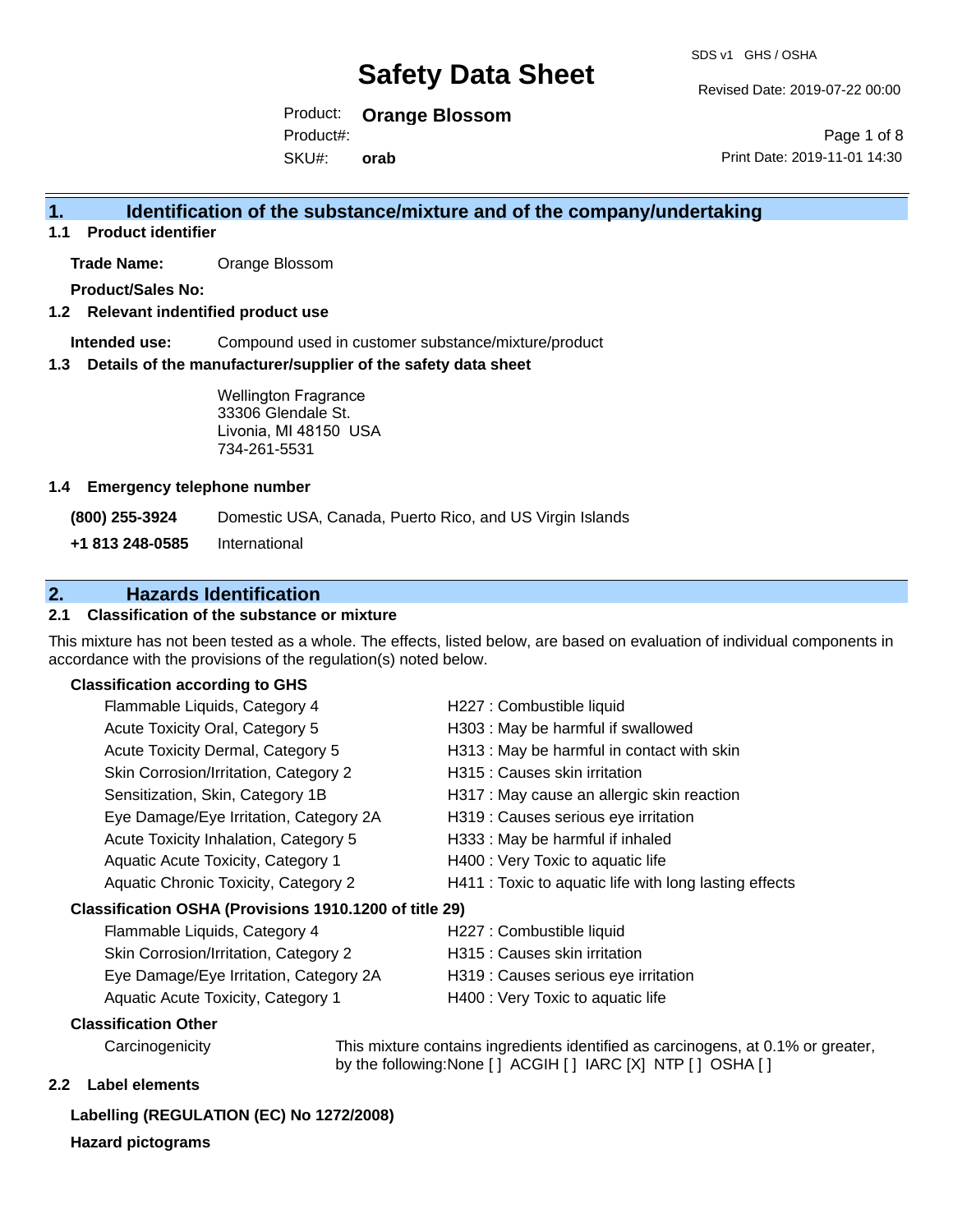### Product: **Orange Blossom**

Product#:

SKU#: **orab** Page 2 of 8

Revised Date: 2019-07-22 00:00

Print Date: 2019-11-01 14:30



**Signal Word: Warning**

| <b>Hazard statments</b> |                                                 |
|-------------------------|-------------------------------------------------|
| H227                    | Combustible liquid                              |
| H303                    | May be harmful if swallowed                     |
| H313                    | May be harmful in contact with skin             |
| H315                    | Causes skin irritation                          |
| H317                    | May cause an allergic skin reaction             |
| H319                    | Causes serious eye irritation                   |
| H333                    | May be harmful if inhaled                       |
| H400                    | Very Toxic to aquatic life                      |
| H411                    | Toxic to aquatic life with long lasting effects |
|                         |                                                 |

### **Precautionary Statements**

### **Prevention:**

**Response:**

| P <sub>235</sub>     | Keep cool                                                                                                                        |
|----------------------|----------------------------------------------------------------------------------------------------------------------------------|
| P <sub>264</sub>     | Wash hands thoroughly after handling                                                                                             |
| P <sub>272</sub>     | Contaminated work clothing should not be allowed out of the workplace                                                            |
| P <sub>273</sub>     | Avoid release to the environment                                                                                                 |
| <b>ponse:</b>        |                                                                                                                                  |
| $P302 + P352$        | IF ON SKIN: Wash with soap and water                                                                                             |
| $P304 + P312$        | IF INHALED: Call a POISON CENTER or doctor/physician if you feel unwell                                                          |
| $P305 + P351 + P338$ | IF IN EYES: Rinse cautiously with water for several minutes Remove contact lenses if<br>present and easy to do. continue rinsing |

| P312          | Call a POISON CENTER or doctor/physician if you feel unwell                                                                           |
|---------------|---------------------------------------------------------------------------------------------------------------------------------------|
| $P333 + P313$ | If skin irritation or a rash occurs: Get medical advice/attention                                                                     |
| $P337 + P313$ | If eye irritation persists: Get medical advice/attention                                                                              |
| P362          | Take off contaminated clothing and wash before reuse                                                                                  |
| P363          | Wash contaminated clothing before reuse                                                                                               |
| P370 + P378   | In case of fire: Use Carbon dioxide (CO2), Dry chemical, or Foam for extinction. Do not use<br>a direct water jet on burning material |
| P391          | <b>Collect Spillage</b>                                                                                                               |
|               |                                                                                                                                       |

**2.3 Other Hazards**

### **no data available**

## **3. Composition/Information on Ingredients**

### **3.1 Mixtures**

This product is a complex mixture of ingredients, which contains among others the following substance(s), presenting a health or environmental hazard within the meaning of the UN Globally Harmonized System of Classification and Labeling of Chemicals (GHS):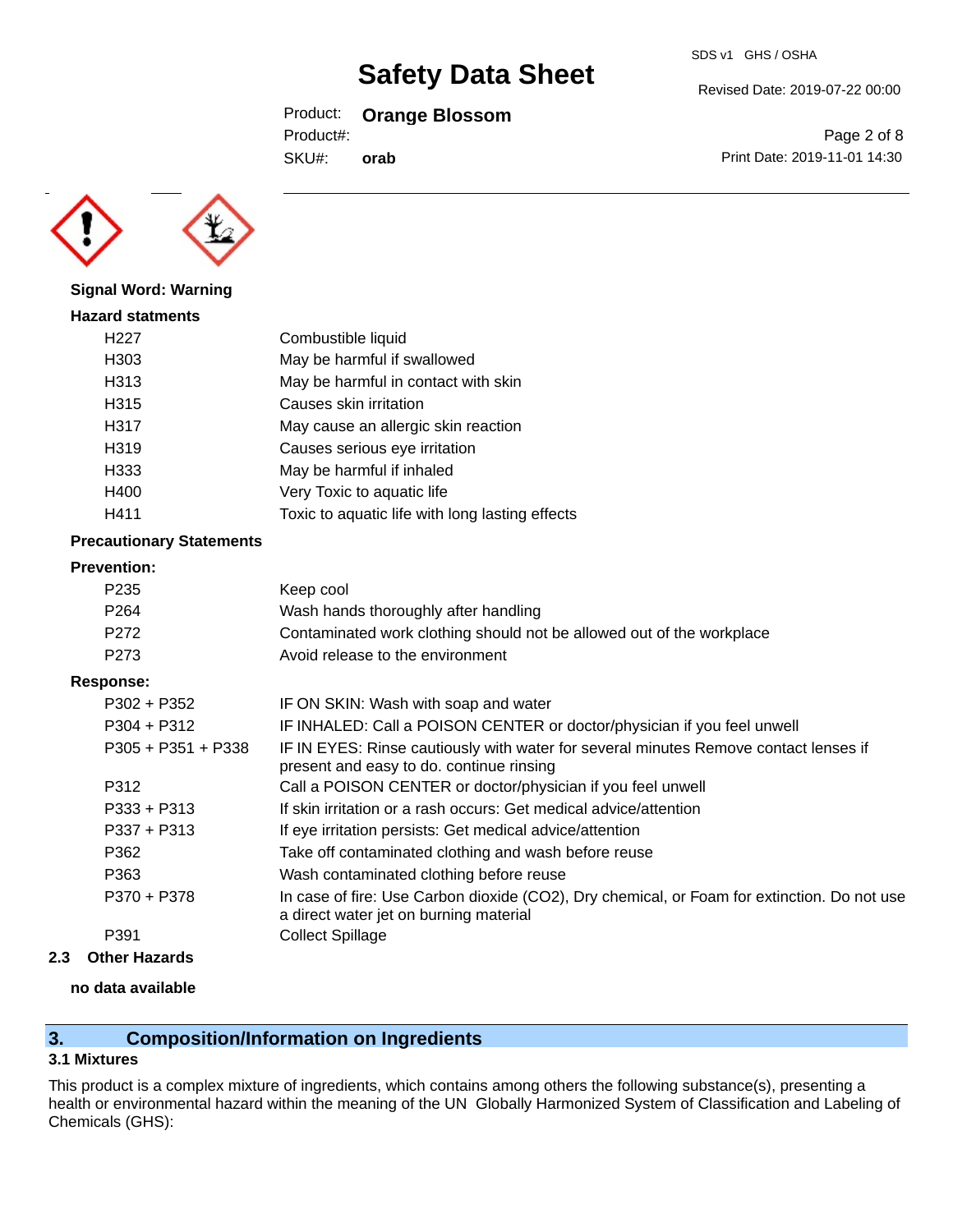## Product: **Orange Blossom**

Product#:

SKU#: **orab** Revised Date: 2019-07-22 00:00

Page 3 of 8 Print Date: 2019-11-01 14:30

| CAS#<br>Ingredient                            | EC#       | Conc.<br>Range                                           | <b>GHS Classification</b>          |
|-----------------------------------------------|-----------|----------------------------------------------------------|------------------------------------|
| 120-51-4                                      | 204-402-9 | $50 - 60 %$                                              | H302; H313; H400; H411             |
| <b>Benzyl Benzoate</b>                        |           |                                                          |                                    |
| 140-11-4                                      | 205-399-7 | $5 - 10%$                                                | H303; H401; H412                   |
| Benzyl acetate                                |           |                                                          |                                    |
| 8050-15-5                                     | 232-476-2 | $5 - 10%$                                                | H402; H412                         |
|                                               |           | Methyl ester of rosin (partially hydrogenated)           |                                    |
| $60 - 12 - 8$                                 | 200-456-2 | $5 - 10%$                                                | H302; H313; H316; H319             |
| phenethyl alcohol                             |           |                                                          |                                    |
| 89-43-0                                       | 201-908-1 | $5 - 10%$                                                | H316                               |
|                                               |           | Hydroxycitronellal-methyl anthranilate (Schiff base)     |                                    |
| 115-95-7                                      | 204-116-4 | $2 - 5%$                                                 | H227; H315; H317; H320; H402       |
| <b>Linalyl Acetate</b>                        |           |                                                          |                                    |
| 78-70-6                                       | 201-134-4 | $2 - 5%$                                                 | H227; H303; H315; H317; H319; H402 |
| Linalool                                      |           |                                                          |                                    |
| 105-95-3                                      | 203-347-8 | $2 - 5%$                                                 | H401                               |
| Ethylene brassylate                           |           |                                                          |                                    |
| $93 - 08 - 3$                                 | 202-216-2 | $2 - 5%$                                                 | H303; H401                         |
| 2-Acetonaphthone                              |           |                                                          |                                    |
| 107-75-5                                      | 203-518-7 | $2 - 5%$                                                 | H317; H319; H402                   |
| Hydroxycitronellal                            |           |                                                          |                                    |
| 134-20-3                                      | 205-132-4 | $2 - 5%$                                                 | H303; H316; H319; H402             |
| Methyl anthranilate                           |           |                                                          |                                    |
| $81 - 14 - 1$                                 | 201-328-9 | $2 - 5%$                                                 | H316; H400; H410                   |
| Musk ketone                                   |           |                                                          |                                    |
| 106-24-1                                      | 203-377-1 | $1 - 2%$                                                 | H303; H315; H317; H318; H402       |
| Geraniol                                      |           |                                                          |                                    |
| 5989-27-5                                     | 227-813-5 | $1 - 2%$                                                 | H226; H304; H315; H317; H400; H410 |
| Limonene                                      |           |                                                          |                                    |
| 5392-40-5                                     | 226-394-6 | $1 - 2%$                                                 | H313; H315; H317; H319; H401       |
| Citral                                        |           |                                                          |                                    |
| 105-87-3                                      | 203-341-5 | $1 - 2%$                                                 | H315; H317; H401; H412             |
| Geranyl Acetate                               |           |                                                          |                                    |
| 18096-62-3                                    | 241-997-4 | $0.1 - 1.0 %$                                            | H303; H361                         |
| 4,4a,5,9b-Tetrahydroindeno[1,2-d]-1,3-dioxine |           |                                                          |                                    |
|                                               |           | See Section 16 for full text of GHS classification codes |                                    |

See Section 16 for full text of GHS classification codes which where not shown in section 2

Total Hydrocarbon Content (% w/w) = 2.21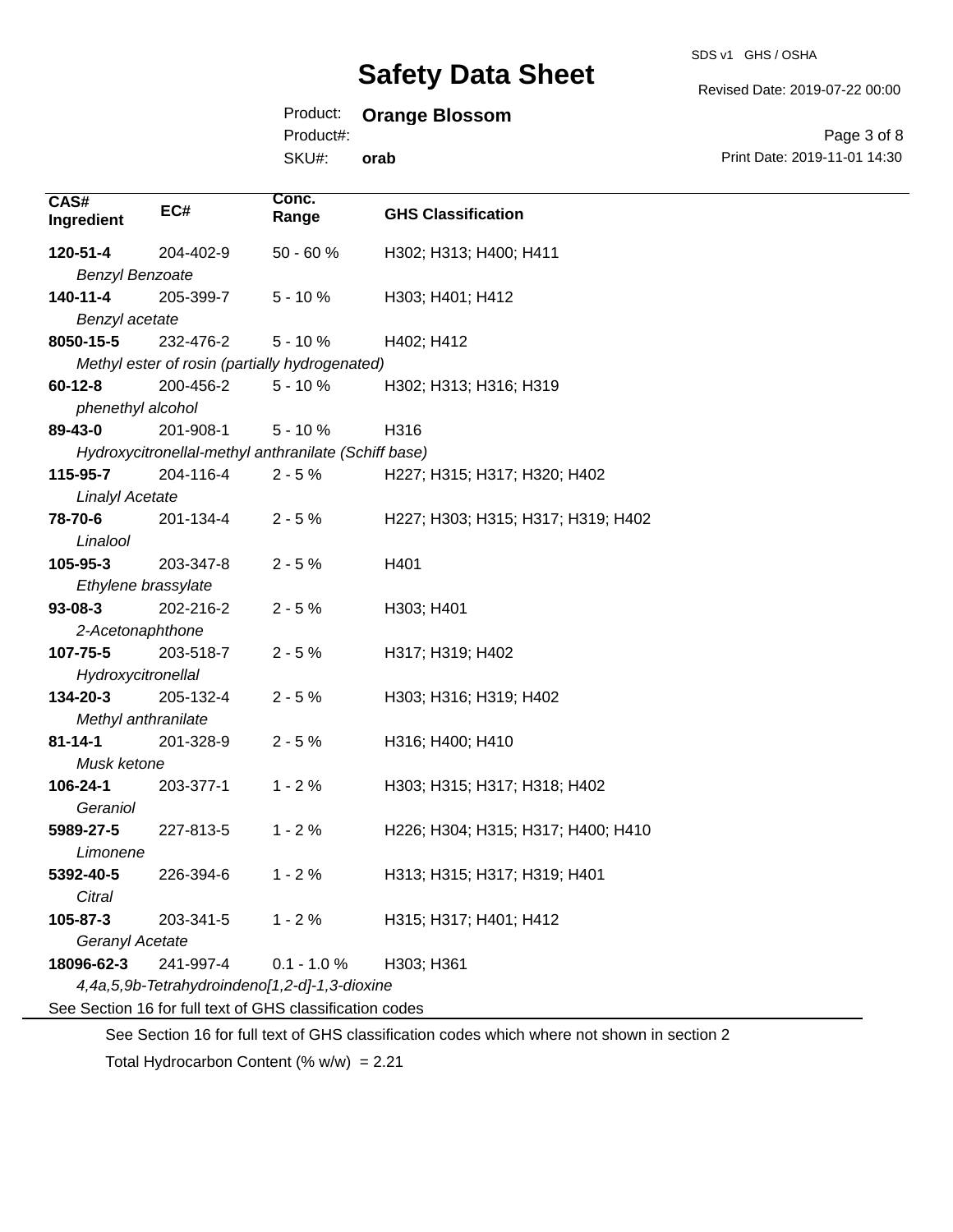SDS v1 GHS / OSHA

Revised Date: 2019-07-22 00:00

Product: **Orange Blossom** 

Product#:

SKU#: **orab**

Page 4 of 8 Print Date: 2019-11-01 14:30

| <b>First Aid Measures</b><br>4.                                                   |                                                                                                               |  |
|-----------------------------------------------------------------------------------|---------------------------------------------------------------------------------------------------------------|--|
| <b>Description of first aid measures</b><br>4.1                                   |                                                                                                               |  |
| Inhalation:                                                                       | Remove from exposure site to fresh air and keep at rest.<br>Obtain medical advice.                            |  |
| <b>Eye Exposure:</b>                                                              | Flush immediately with water for at least 15 minutes.<br>Contact physician if symptoms persist.               |  |
| <b>Skin Exposure:</b>                                                             | Remove contaminated clothes. Wash thoroughly with water (and soap).<br>Contact physician if symptoms persist. |  |
| Ingestion:                                                                        | Rinse mouth with water and obtain medical advice.                                                             |  |
| Most important symptoms and effects, both acute and delayed<br>4.2                |                                                                                                               |  |
| <b>Symptoms:</b>                                                                  | no data available                                                                                             |  |
| <b>Risks:</b>                                                                     | Refer to Section 2.2 "Hazard Statements"                                                                      |  |
| Indication of any immediate medical attention and special treatment needed<br>4.3 |                                                                                                               |  |
| <b>Treatment:</b>                                                                 | Refer to Section 2.2 "Response"                                                                               |  |
|                                                                                   |                                                                                                               |  |
| 5.<br><b>Fire-Fighting measures</b>                                               |                                                                                                               |  |
| <b>Extinguishing media</b><br>5.1                                                 |                                                                                                               |  |
| Suitable:                                                                         | Carbon dioxide (CO2), Dry chemical, Foam                                                                      |  |
| <b>Unsuitable</b>                                                                 | Do not use a direct water jet on burning material                                                             |  |
| 5.2 Special hazards arising from the substance or mixture                         |                                                                                                               |  |
| During fire fighting:                                                             | Water may be ineffective                                                                                      |  |
| <b>Advice for firefighters</b><br>5.3                                             |                                                                                                               |  |
| <b>Further information:</b>                                                       | Standard procedure for chemical fires                                                                         |  |

## **6. Accidental Release Measures**

### **6.1 Personal precautions, protective equipment and emergency procedures**

Avoid inhalation and contact with skin and eyes. A self-contained breathing apparatus is recommended in case of a major spill.

### **6.2 Environmental precautions**

Keep away from drains, soil, and surface and groundwater.

### **6.3 Methods and materials for containment and cleaning up**

Clean up spillage promptly. Remove ignition sources. Provide adequate ventilation. Avoid excessive inhalation of vapors. Gross spillages should be contained by use of sand or inert powder and disposed of according to the local regulations.

### **6.4 Reference to other sections**

Not Applicable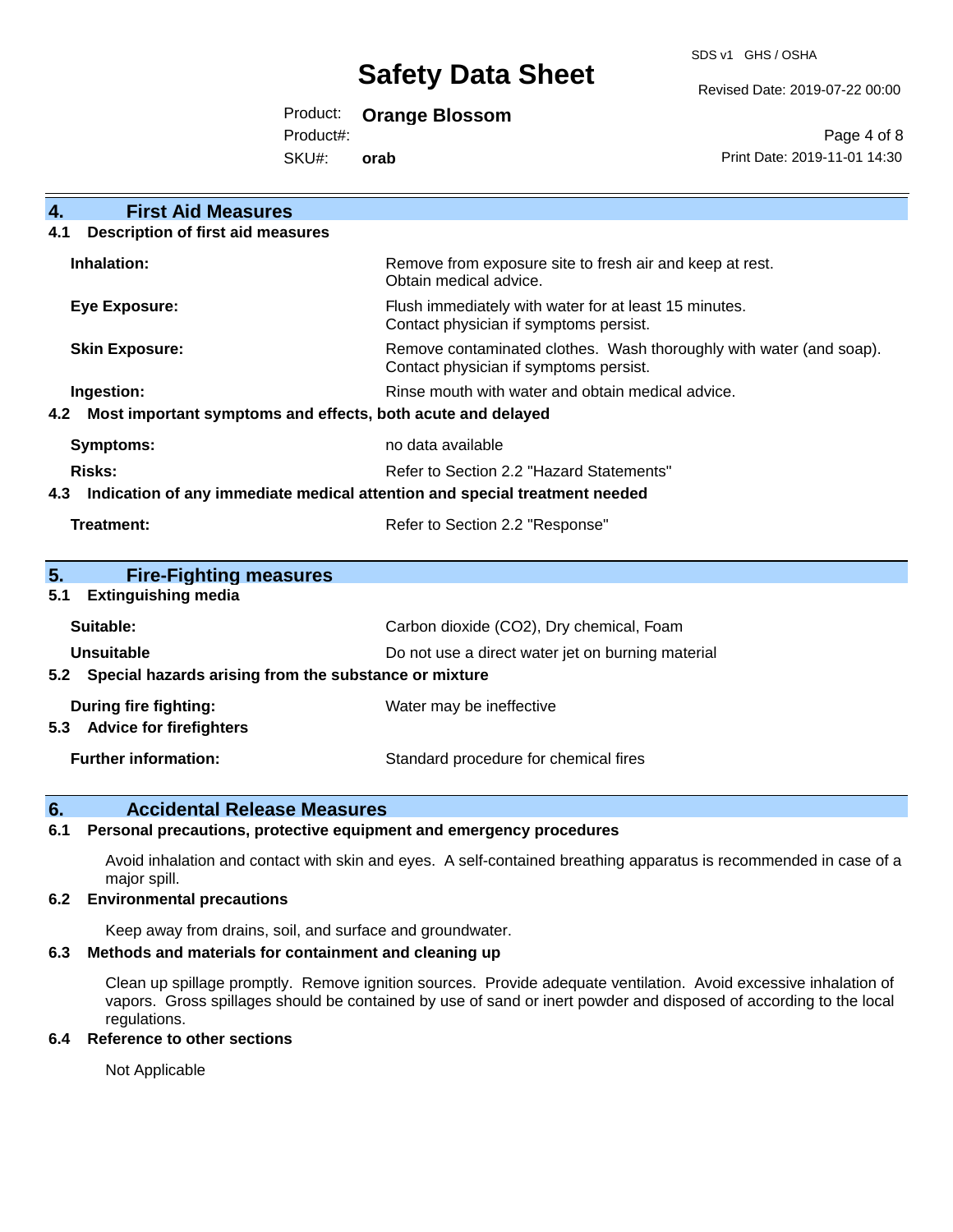Revised Date: 2019-07-22 00:00

Product: **Orange Blossom**  Product#:

SKU#: **orab**

Page 5 of 8 Print Date: 2019-11-01 14:30

# **7. Handling and Storage**

### **7.1 Precautions for safe handling**

Apply according to good manufacturing and industrial hygiene practices with proper ventilation. Do not drink, eat or smoke while handling. Respect good personal hygiene.

### **7.2 Conditions for safe storage, including any incompatibilities**

Store in a cool, dry and ventilated area away from heat sources and protected from light in tightly closed original container. Avoid uncoated metal container. Keep air contact to a minimum.

### **7.3 Specific end uses**

No information available

### **8. Exposure Controls/Personal Protection**

### **8.1 Control parameters**

| <b>Exposure Limits:</b> |                |                                                                                          |
|-------------------------|----------------|------------------------------------------------------------------------------------------|
| <b>Component</b>        |                | ACGIH<br><b>OSHA</b><br><b>OSHA</b><br><b>ACGIH</b><br>TWA ppm STEL ppm TWA ppm STEL ppm |
| 140-11-4                | Benzyl acetate | 10                                                                                       |

**Engineering Controls:** Use local exhaust as needed.

### **8.2 Exposure controls - Personal protective equipment**

| Eye protection:                | Tightly sealed goggles, face shield, or safety glasses with brow guards and side shields, etc.<br>as may be appropriate for the exposure |
|--------------------------------|------------------------------------------------------------------------------------------------------------------------------------------|
| <b>Respiratory protection:</b> | Avoid excessive inhalation of concentrated vapors. Apply local ventilation where appropriate.                                            |
| <b>Skin protection:</b>        | Avoid Skin contact. Use chemically resistant gloves as needed.                                                                           |

### **9. Physical and Chemical Properties**

### **9.1 Information on basic physical and chemical properties**

| Appearance:                  | Liquid                      |
|------------------------------|-----------------------------|
| Odor:                        | <b>Conforms to Standard</b> |
| Color:                       | Greenish Yellow (G3-5)      |
| <b>Viscosity:</b>            | Liquid                      |
| <b>Freezing Point:</b>       | Not determined              |
| <b>Boiling Point:</b>        | Not determined              |
| <b>Melting Point:</b>        | Not determined              |
| <b>Flashpoint (CCCFP):</b>   | 199 F (92.78 C)             |
| <b>Auto flammability:</b>    | Not determined              |
| <b>Explosive Properties:</b> | None Expected               |
| <b>Oxidizing properties:</b> | None Expected               |
| Vapor Pressure (mmHg@20 C):  | 0.0613                      |
| %VOC:                        | 0.06                        |
| Specific Gravity @ 25 C:     | 1.0440                      |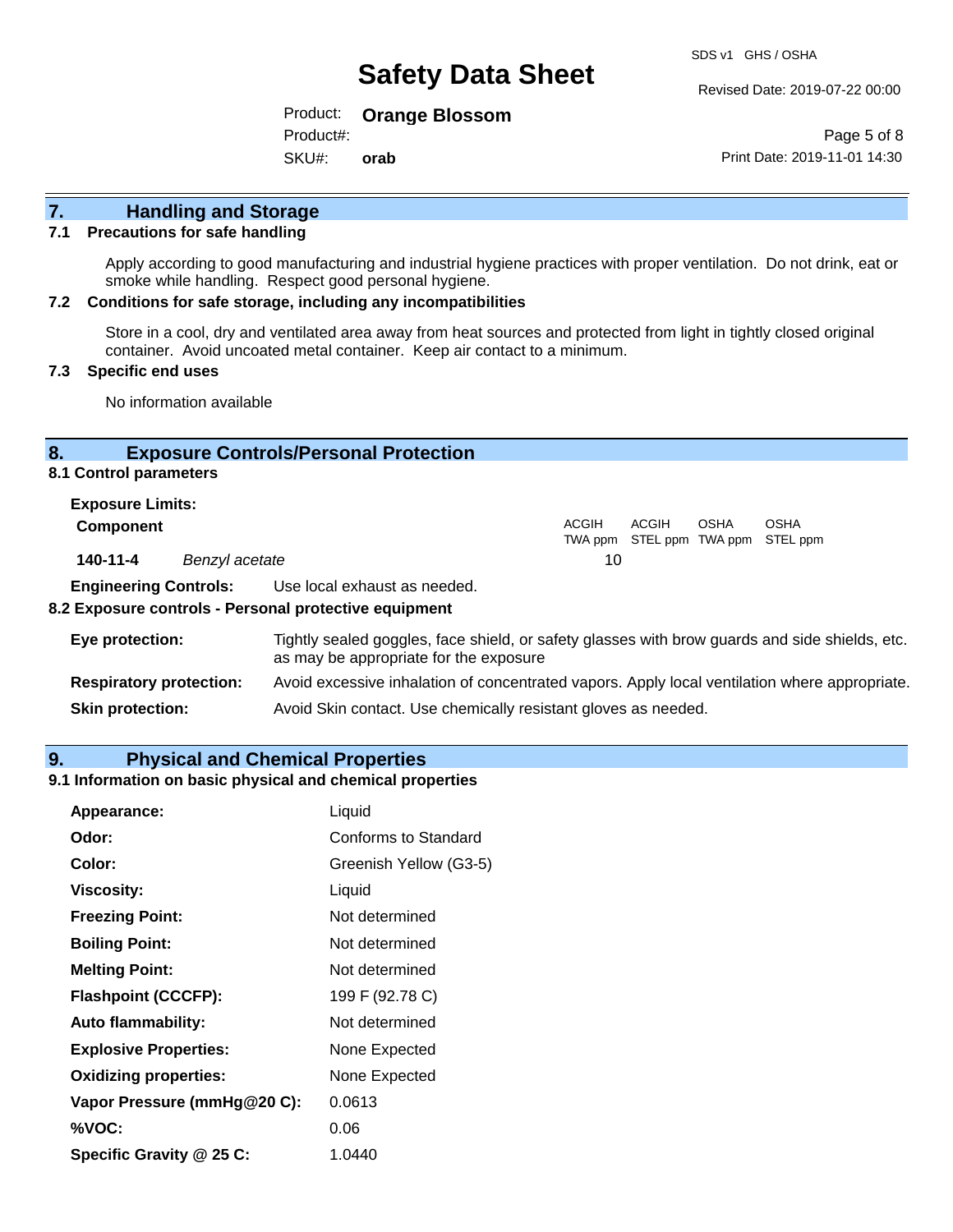#### Revised Date: 2019-07-22 00:00

Product: **Orange Blossom**  Product#:

SKU#: **orab**

Page 6 of 8 Print Date: 2019-11-01 14:30

| <b>Density @ 25 C:</b>   | 1.0410 |
|--------------------------|--------|
| Refractive Index @ 20 C: | 1.5310 |
| Soluble in:              | Oil    |

## **10. Stability and Reactivity**

| 10.1 Reactivity                         | None                                               |
|-----------------------------------------|----------------------------------------------------|
| <b>10.2 Chemical stability</b>          | Stable                                             |
| 10.3 Possibility of hazardous reactions | None known                                         |
| <b>10.4 Conditions to avoid</b>         | None known                                         |
| 10.5 Incompatible materials             | Strong oxidizing agents, strong acids, and alkalis |
| 10.6 Hazardous decomposition products   | None known                                         |

### **11. Toxicological Information**

### **11.1 Toxicological Effects**

Acute Toxicity Estimates (ATEs) based on the individual Ingredient Toxicity Data utilizing the "Additivity Formula"

| Acute toxicity - Oral - (Rat) mg/kg                | (LD50: 2208.9556) May be harmful if swallowed            |
|----------------------------------------------------|----------------------------------------------------------|
| Acute toxicity - Dermal - (Rabbit) mg/kg           | (LD50: 3506.1610) May be harmful in contact with skin    |
| Acute toxicity - Inhalation - (Rat) mg/L/4hr       | (LD50: 68.4061) May be harmful if inhaled                |
| <b>Skin corrosion / irritation</b>                 | May be harmful if inhaled                                |
| Serious eye damage / irritation                    | Causes serious eye irritation                            |
| <b>Respiratory sensitization</b>                   | Not classified - the classification criteria are not met |
| <b>Skin sensitization</b>                          | May cause an allergic skin reaction                      |
| <b>Germ cell mutagenicity</b>                      | Not classified - the classification criteria are not met |
| Carcinogenicity                                    | Not classified - the classification criteria are not met |
| <b>Reproductive toxicity</b>                       | Not classified - the classification criteria are not met |
| Specific target organ toxicity - single exposure   | Not classified - the classification criteria are not met |
| Specific target organ toxicity - repeated exposure | Not classified - the classification criteria are not met |
| <b>Aspiration hazard</b>                           | Not classified - the classification criteria are not met |

## **12. Ecological Information**

### **12.1 Toxicity**

| <b>Acute acquatic toxicity</b>     | Very Toxic to aquatic life                      |
|------------------------------------|-------------------------------------------------|
| Chronic acquatic toxicity          | Toxic to aquatic life with long lasting effects |
| Toxicity Data on soil              | no data available                               |
| <b>Toxicity on other organisms</b> | no data available                               |

**12.2 Persistence and degradability no data available**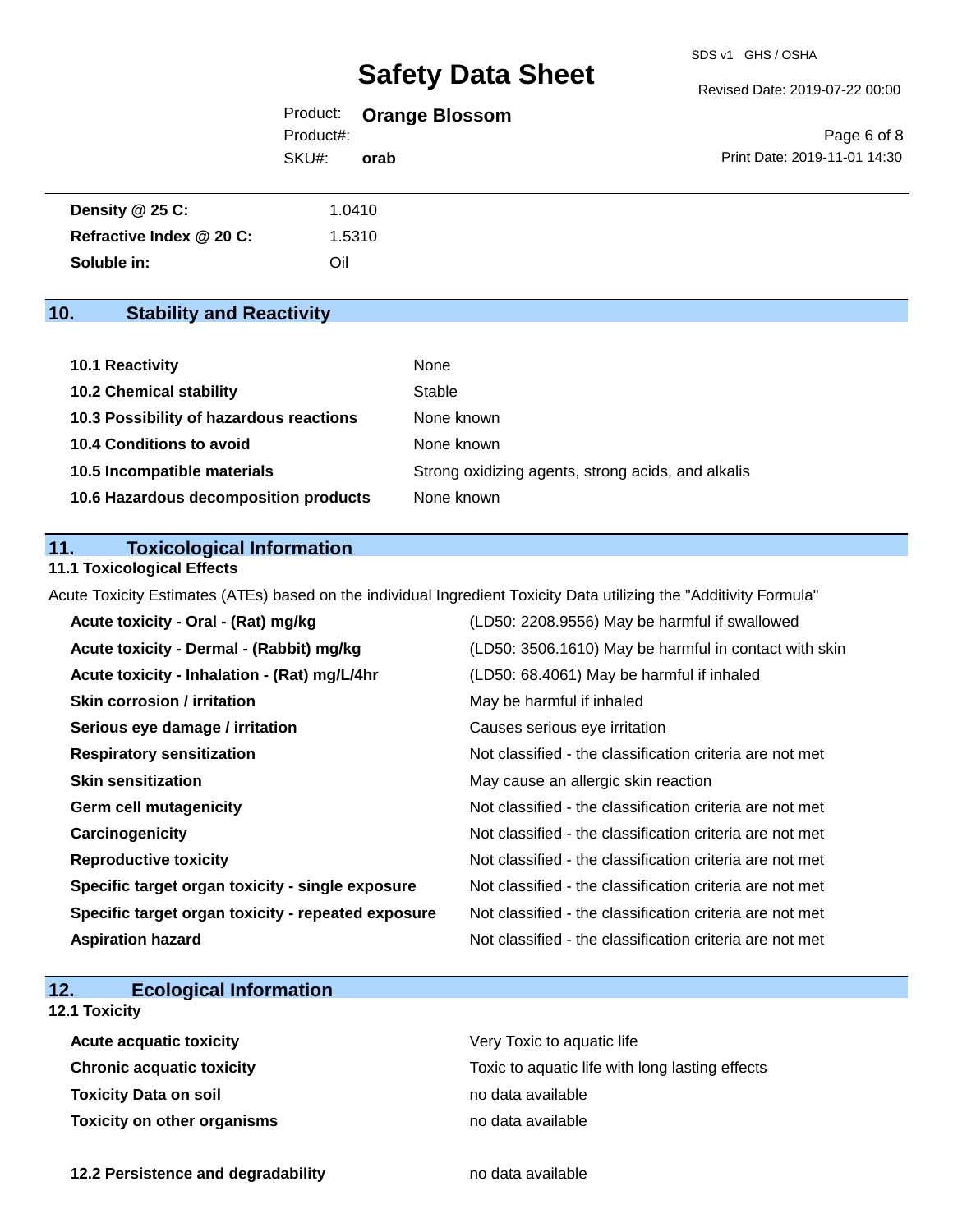SDS v1 GHS / OSHA

Revised Date: 2019-07-22 00:00

| Product: |  | <b>Orange Blossom</b> |
|----------|--|-----------------------|
|----------|--|-----------------------|

Product#:

SKU#: **orab**

| Page 7 of 8                  |  |  |
|------------------------------|--|--|
| Print Date: 2019-11-01 14:30 |  |  |

| 12.3 Bioaccumulative potential | no data available |
|--------------------------------|-------------------|
| 12.4 Mobility in soil          | no data available |
| 12.5 Other adverse effects     | no data available |

### **13. Disposal Conditions**

### **13.1 Waste treatment methods**

Do not allow product to reach sewage systems. Dispose of in accordance with all local and national regulations. Send to a licensed waste management company.The product should not be allowed to enter drains, water courses or the soil. Do not contaminate ponds, waterways or ditches with chemical or used container.

### **14. Transport Information**

| <b>Marine Pollutant</b>                                       | Yes. Ingredient of greatest environmental impact:<br>120-51-4 : (50 - 60 %) : Benzyl Benzoate |              |                                     |                 |               |
|---------------------------------------------------------------|-----------------------------------------------------------------------------------------------|--------------|-------------------------------------|-----------------|---------------|
| <b>Regulator</b>                                              |                                                                                               | <b>Class</b> | <b>Pack Group</b>                   | <b>Sub Risk</b> | UN-nr.        |
| U.S. DOT (Non-Bulk)                                           |                                                                                               |              | Not Regulated - Not Dangerous Goods |                 |               |
| <b>Chemicals NOI</b>                                          |                                                                                               |              |                                     |                 |               |
| <b>ADR/RID (International Road/Rail)</b>                      |                                                                                               |              |                                     |                 |               |
| <b>Environmentally Hazardous</b><br>Substance, Liquid, n.o.s. |                                                                                               | 9            | Ш                                   |                 | <b>UN3082</b> |
| <b>IATA (Air Cargo)</b>                                       |                                                                                               |              |                                     |                 |               |
| <b>Environmentally Hazardous</b><br>Substance, Liquid, n.o.s. |                                                                                               | 9            | Ш                                   |                 | <b>UN3082</b> |
| IMDG (Sea)                                                    |                                                                                               |              |                                     |                 |               |
| <b>Environmentally Hazardous</b><br>Substance, Liquid, n.o.s. |                                                                                               | 9            | Ш                                   |                 | UN3082        |

| All components of the substance/mixture are listed or exempt |
|--------------------------------------------------------------|
| This product contains NO components of concern.              |
|                                                              |
| This product contains the following components:              |
| beta-Myrcene (Natural Source)                                |
|                                                              |
| 100.00% of the components are listed or exempt.              |
|                                                              |

### **16. Other Information**

### **GHS H-Statements referred to under section 3 and not listed in section 2**

| H226 : Flammable liquid and vapour                  |  |
|-----------------------------------------------------|--|
| H304 : May be fatal if swallowed and enters airways |  |